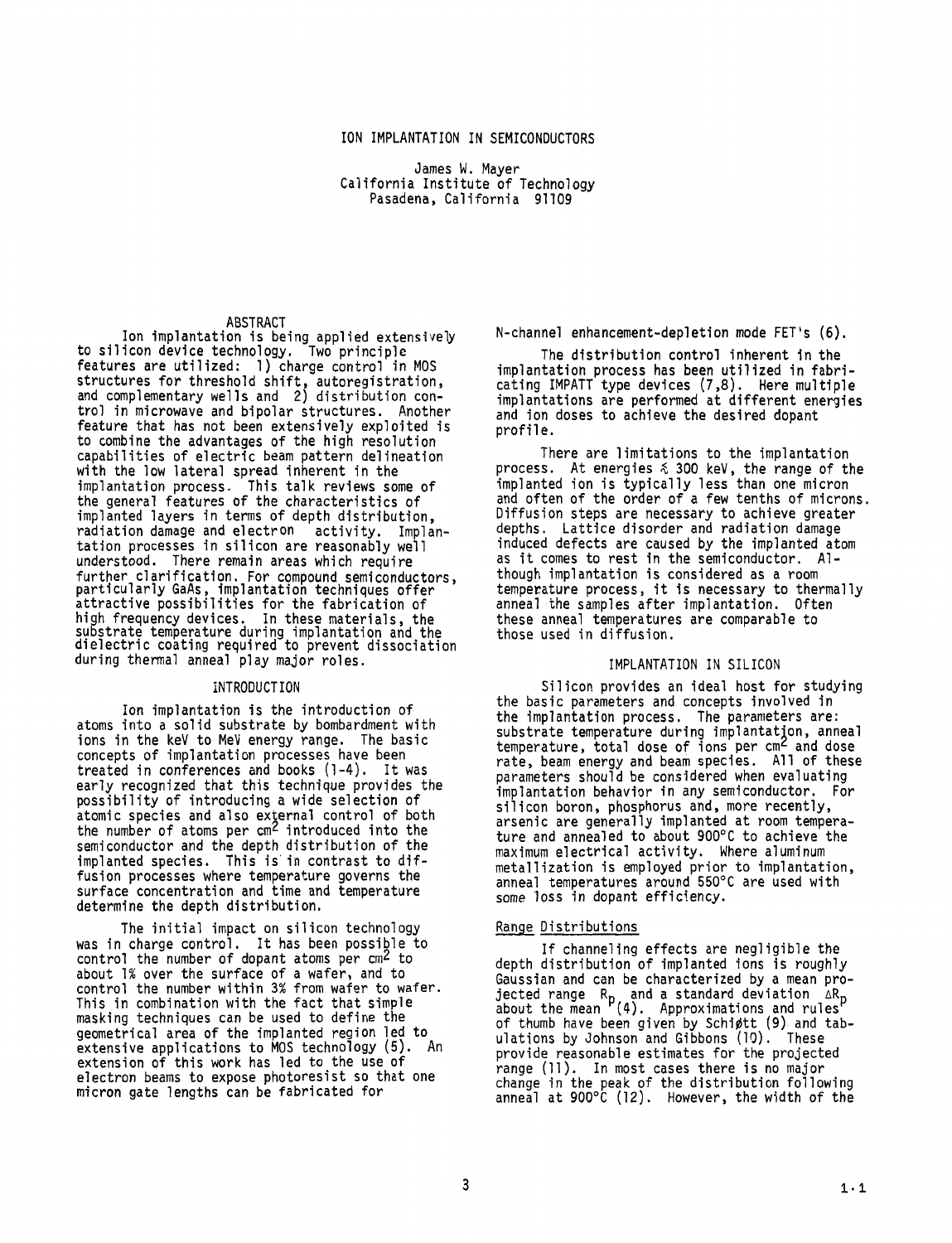**profile is generally broader than predicted and there are often tails in the distribution. In device applications where the depth distribution is important, it is generally necessary to make an experimental determination of the depth profile.** 

**The crystalline rows and planes can steer or "channel" the implanted ions significantly deeper into the crystal than in amorphous tar-** . **Channeled distributions for arsenic gets (4) 13) and phosphorus (14,15) implantations have been measured by C-V techniques. The maximum range to which the ions penetrate is determined by the incident energy and orientation of the silicon and can be a factor of ten deeper than the projected range Rp for incidence away from any major crystal axis. Conditions are very stringent for the incident ion to remain channeled throughout its trajectory. The shape of the depth distribution is strongly influenced by**  lattice disorder, by the amount of oxide laver **on the surface, and by any misorientation between the incident ion beam and crystal axis (14,15). Because of the stringent conditions required to obtain we1 1-behaved channeling distributions, there are serious limitations on the use of this technique in general fabrication steps.** 

# Lattice Disorder and Radiation Damage

**Over the past three or four years one of the major efforts has been to characterize the amount and the nature of lattice disorder produced by energetic ions (1-4). The amount of lattice disorder depends on ion mass and energy, substrate temperature during implantation, dose rate, and dose. It is a fascinating and complex field.** 

Some simple approximations can be made.<br>**For low dose (** $\frac{1}{2}$  **10<sup>12</sup>/cm<sup>2</sup>) implantations, there are strong correlations in defect species between ion implanted and fast neutron irradiated silicon (16). Most of the gross disorder anneals out at temperatures around 300°C but higher**  temperatures are required to remove the compen-<br>sating defects. At higher ion doses (10<sup>14</sup> -**10 tA /cm2) an amorphous layer is formed (4). During anneal at temperatures of about 550"C, this amorphous layer recrystallizes epitaxially on the underlying crystalline material. There are a significant number of defects in the recrystallized layer (17). The lifetime of minority carriers is very sensitive to the presence of defects. With increasing ion dose,**  higher anneal temperatures ( $\,zeta$  900°C) are required **to recover carrier lifetimes (18).** 

**as high an anneal temperature as possible to remove radiation induced defects. Temperatures of 900 to 950°C are commonly employed. With low dose implants typical of** MOS **technology temperatures below 550°C can be employed. In general, then, it is desirable to use** 

### Lattice Location and Electrical Behavior

**(Group V) dopants occupy substitutional sltes.**  Following implantation and anneal, n-type **The behavior of Group I11 elements is much more complex (4). Boron** , **for example, has been found to move off substitutional sites during anneal and temperatures of about 900°C are required to obtain a high substitutional fraction (4).** 

**aspect of ion implantation in silicon is the electrical behavior of the implanted layer. In general** , **Hall effect measurements in combination with layer removal techniques have been made. The number of carriers per cm2 Is determined as a function of anneal tem erature for various doses of implanted ions (1 -47. Perhaps the most thoroughly investigated** 

**A rough rule is that after anneal at temperatures of 900°C to remove radiation damage defects, all the implanted dopant atoms become electrical1 active (4). This behavior (except for arsenicj holds for cases where the concentration of the implanted species is less than the equilibrium solubility at the anneal temperature.**  For arsenic, the maximum concentration of **below** electrons is about 10<sup>20</sup>/cm<sup>3</sup>, a value well below **the maximum substitutional concentration. In cases where an amorphous layer is formed** , **there**  is a pronounced anneal stage at 550°C. This fact **is often utilized to obtain high electrical activity at low anneal temperatures (19).** 

## **IMPLANTATION IN GaAs**

**The natural extension of the work in silicon is to investigate implantation processes in**  compound semiconductors. For these materials, **diffusion technology is at a rather primitive level as compared to silicon, so that implantation would not have to compete with a well established technology. In addition, the higher electron mobility in GaAs, for example, lends itself to high frequency device concepts.** 

**conductors tend to dissociate when annealed to the temperatures required to remove damage induced defects. The simplest method of avoiding this dissociation is to encapsulate the implanted samples with a dielectric coating. Some of the initial efforts in the evaluation of implanted layers in GaAs were to determine if good electrical activity could be obtained without encapsula-tion of the layer (20). This approach was not successful. The major constraint is that compound semi-**

**generally required to obtain the maximum number of carriers per cm2 in the implanted layers (21). These anneal temperatures and encapsulation with Si02 are generally sufficient to achieve good electrical activity for p-type dopants. The carrier concentrations in the implanted layer are close to the solubility level. Anneal temperatures of 800 to 900°C are** 

**The initial results obtained on implanted layers in GaAs for n-type dopants were disappointing in that very low electrical activity was found (22). More recently it has been observed that good electrical activity can be obtained by proper choice of the im lantation temperature and encapsulating layer (237. In this case silicon nitride was used as the encapsulating layer to**